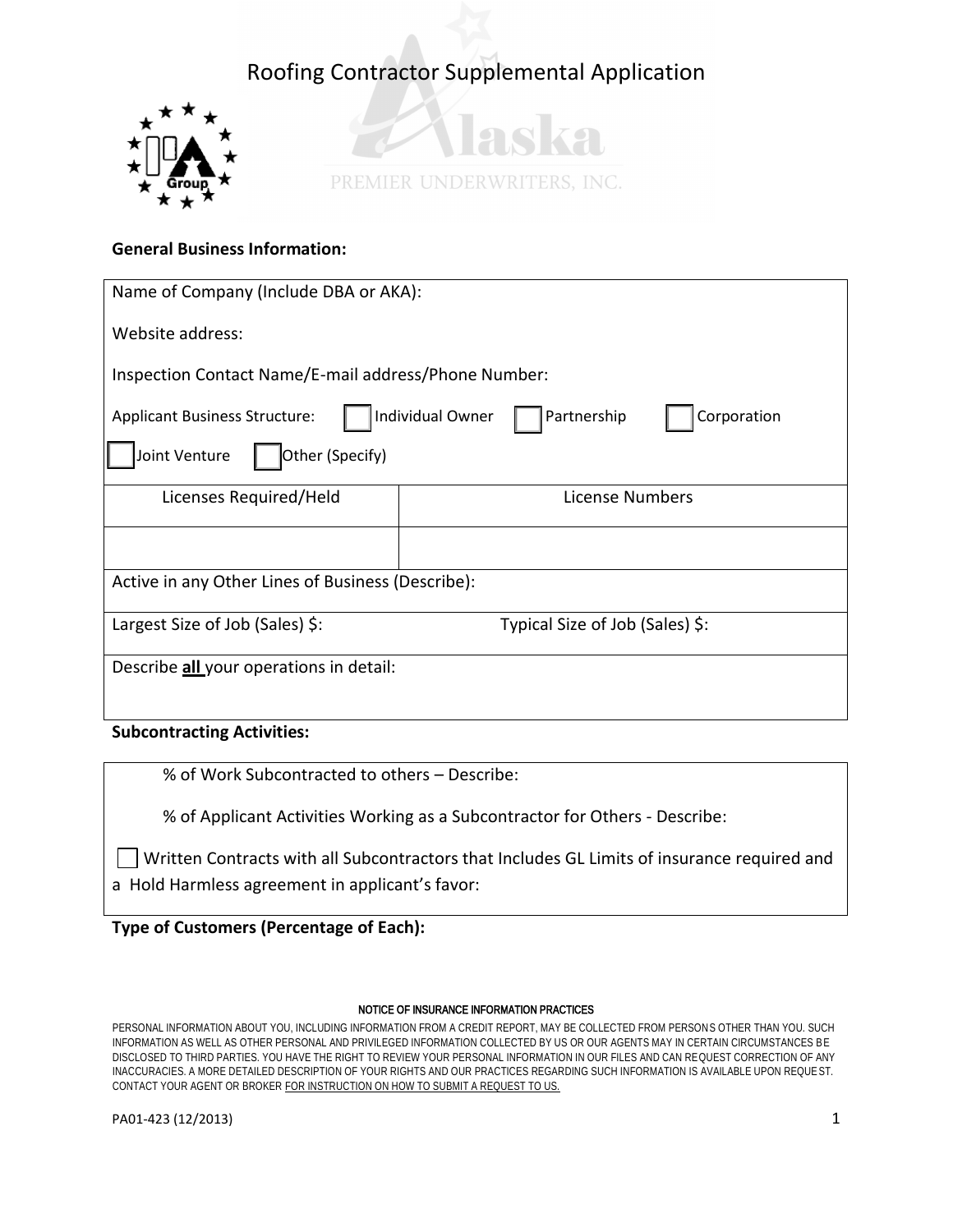

### **Roofing Activities:**

| Type of Roof work:                                                                                                                                                            |  |  |
|-------------------------------------------------------------------------------------------------------------------------------------------------------------------------------|--|--|
| % New Roofing Installations                                                                                                                                                   |  |  |
| % Repair/Maintenance of roofs                                                                                                                                                 |  |  |
| Does roof work include the installation of roof decking and insulation work:<br>Yes l<br>No                                                                                   |  |  |
| <b>Roof Coverings:</b>                                                                                                                                                        |  |  |
| Hollow Tile $\Box$ Shingle $\Box$ Hot Tar/Coatings (If yes – is tar melted on site; safety precautions must<br>be in place for acceptability): Describe:                      |  |  |
| Torched Roofing (If yes - employees training must be provided on fire safety) - describe:<br>Rubber (EPDM)   Tin/Copper including Tin Smithing Activities: Describe:<br>Slate |  |  |
| Comments:                                                                                                                                                                     |  |  |
| <b>Other Work Activities:</b>                                                                                                                                                 |  |  |
| Any Steeple Jacking - church steeples, etc. (If yes-maximum height)-                                                                                                          |  |  |

### NOTICE OF INSURANCE INFORMATION PRACTICES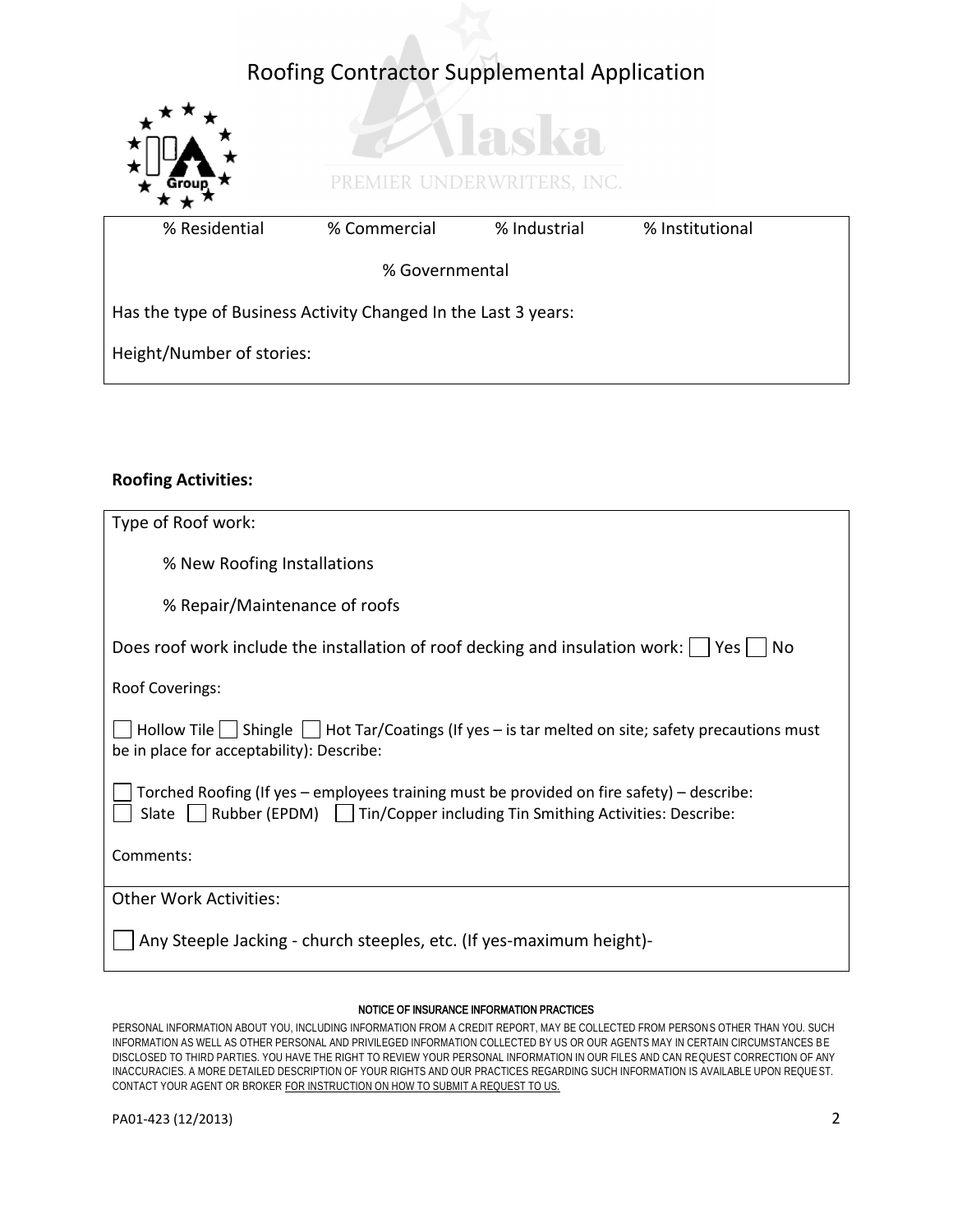

# PREMIER UNDERWRITERS, INC.

adza

Installation of Skylights  $\vert \vert$  Installation of Siding, Gutters or Scuppers – Other drainage systems: Describe:

Jobsite Debris removal/Controls in Place

If Asbestos roofing materials removed, replaced/repaired – Is disposal of materials as per EPA guidelines: Describe:

### **Equipment:**

Lease, rent equipment to other contractors With or without Operators – Describe:

Lease, rent or borrow equipment from others – With or without Operators

Describe:

Written contract in place detailing Equipment maintenance/repair responsibilities:

Describe:

**Current Job Sites:** 

| Job Name                     | Job Description | Job Cost \$ |
|------------------------------|-----------------|-------------|
|                              |                 |             |
|                              |                 |             |
|                              |                 |             |
| <b>Radius of Operations:</b> |                 |             |
| Out of State Work %:         |                 |             |

### **Three Year Loss Information:**

### NOTICE OF INSURANCE INFORMATION PRACTICES